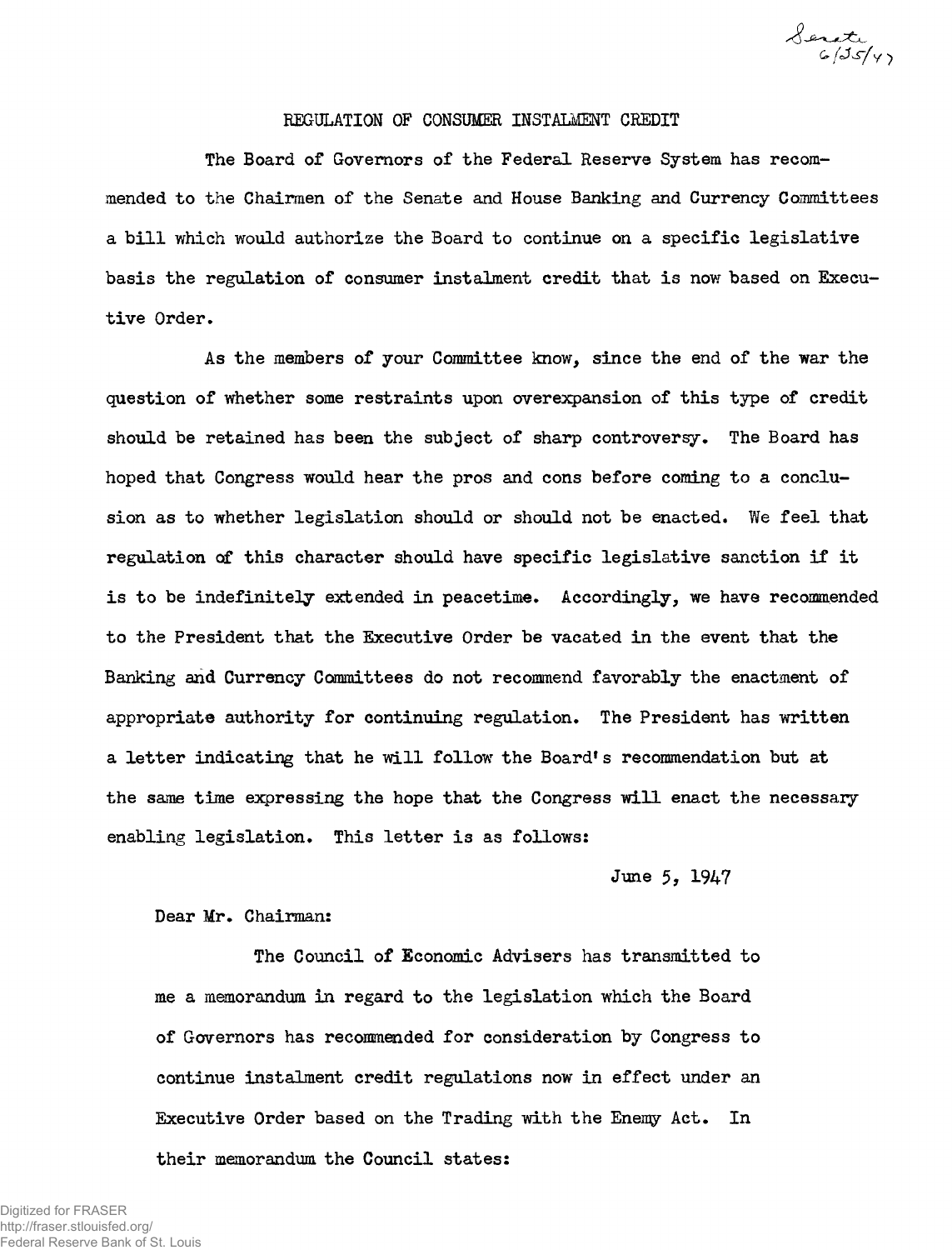"There now exists the power to limit the growth of instalment credit which, even under the present restraints, has been expanding at a disturbing rate. This power now rests on wartime Executive Order, which may have to be rescinded in the absence of legislative authority for its continuation. If the curbs on the extension of instalment credit now being exercised under Regulation W were to be removed at this time, there would be a tendency of producers and distributors to try to sustain the absorptive power of the market by accepting lower down-payments and a longer time period rather than adjusting prices to the purchasing power of current incomes. This would postpone rather than promote the kind of stable adjustment that our economy requires."

I wish to advise you that I am in full accord with the Council's recommendations and hope that the Congress will enact the necessary legislation to retain restraints upon excessive expansion which results in excessive contraction of consumer credit thereby making for economic instability, reduced production, and unemployment. If the Congress does not see fit to provide the necessary legislative authority, it is my intention to vacate the Executive Order because I do not believe that such regulations should rest indefinitely in peacetime on emergency or war powers after the Congress has had ample opportunity to consider the subject.

Very sincerely yours,

(S) Harry S. Truman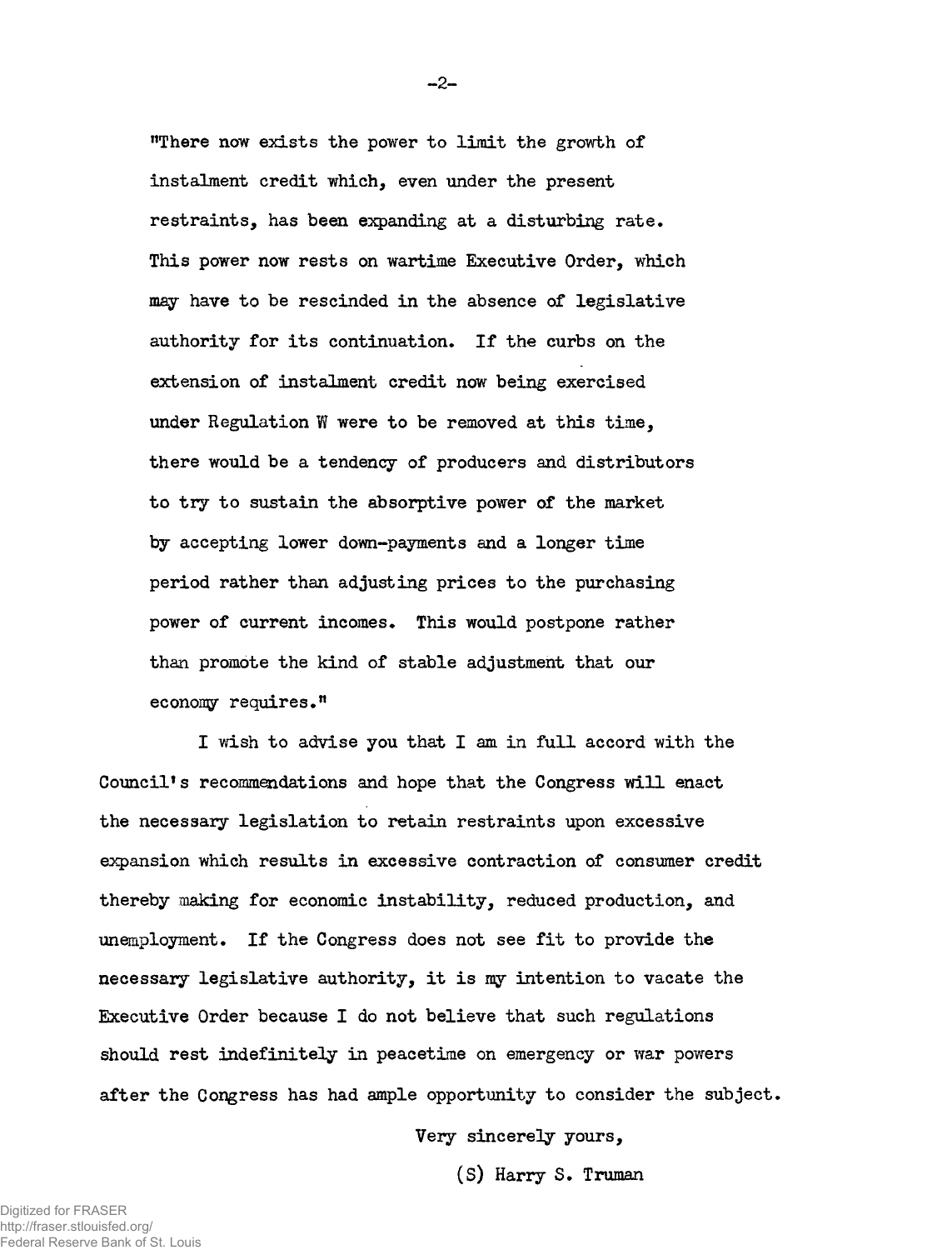If legislation is to be passed, we believe from our experience that consumer credit regulation should be directed to the volatile sector of consumer credit, that is, instalment credit. This is the part which has been subject to the greatest fluctuations in the past, thus contributing to instability and unemployment. Regulation under the proposed legislation would be in about the form and scope effective at present under the Board's Regulation W. It would, with appropriate exceptions to provide administrative flexibility, prescribe maximum maturities for all types of instalment credit and in addition would prescribe minimum down payments for instalment credit to finance the purchase of important categories of consumers' durable goods. Thus, the regulation would cover not only instalment credit for consumers' durable goods but also instalment credit for other consumer purposes, both of which contribute to the accentuation of business upswings and downswings and neither of which can be sharply disassociated from the other.

Generally speaking, the instalment terms now prescribed by Regulation W call for maturities of not more than 15 months and down payments of at least one-third. Under the proposed legislation, terms would, of course, be varied from time to time depending upon changing economic conditions but with a view to restraining the development of unsound credit terms and with a view to preventing or reducing excessive expansion or contraction of consumer instalment credit which is that sector of consumer credit subject to the widest fluctuation. These would be the declared statutory objectives.

Under existing conditions when the articles commonly financed with instalment credit are for the most part in short supply relative to demand, it is apparent that the restraints help to dampen the demand and thus reduce

-3-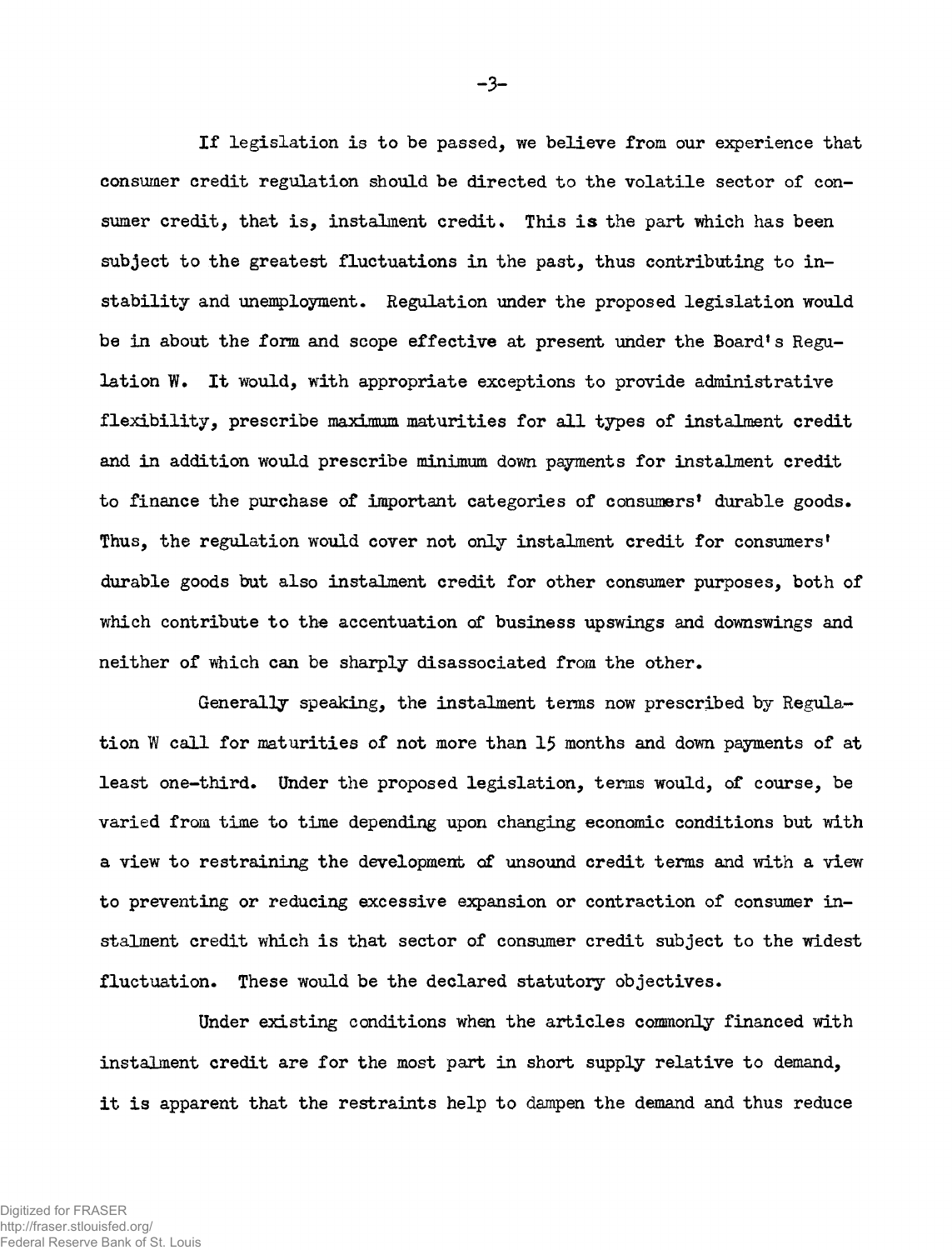the upward pressure on prices. Even when goods become available in larger quantities, however, reasonable restraints on consumer instalment credit would serve a useful public purpose, because they would tend to induce sellers to reach more customers by reducing prices instead of by resorting to a competitive relaxation of instalment credit terms while still maintaining high prices. Under prevailing conditions of maximum peacetime employment and national income, it would be economically unsound to encourage people to go deeper and deeper into debt on increasingly easy terms.

To illustrate: the prices of automobiles in the used car market today reveal a serious lack of balance between supply and demand. In that market, 1947 cars in the lowest price lines are selling for premiums of  $$300$ and  $$400$  above the delivered prices established for these cars when new. Prices of older used cars are in proportion. These prices have been holding firm, and even showing some tendency to rise, notwithstanding the present credit restrictions. With the added demand for both new and used cars which would result from the removal of credit restrictions and with a supply of both which is strictly limited by the productive facilities, labor supply, and materials available, there is no likelihood that there would be the downward adjustment in prices of used cars that is so much needed. On the contrary, if credit restrictions are removed, there is every reason to expect that the present abnormally high prices of used cars will increase further in relation to the prices established by manufacturers for new cars. A downward adjustment in used car prices is especially needed by the working people and the lower income groups who make up the principal market for used cars .

--اب-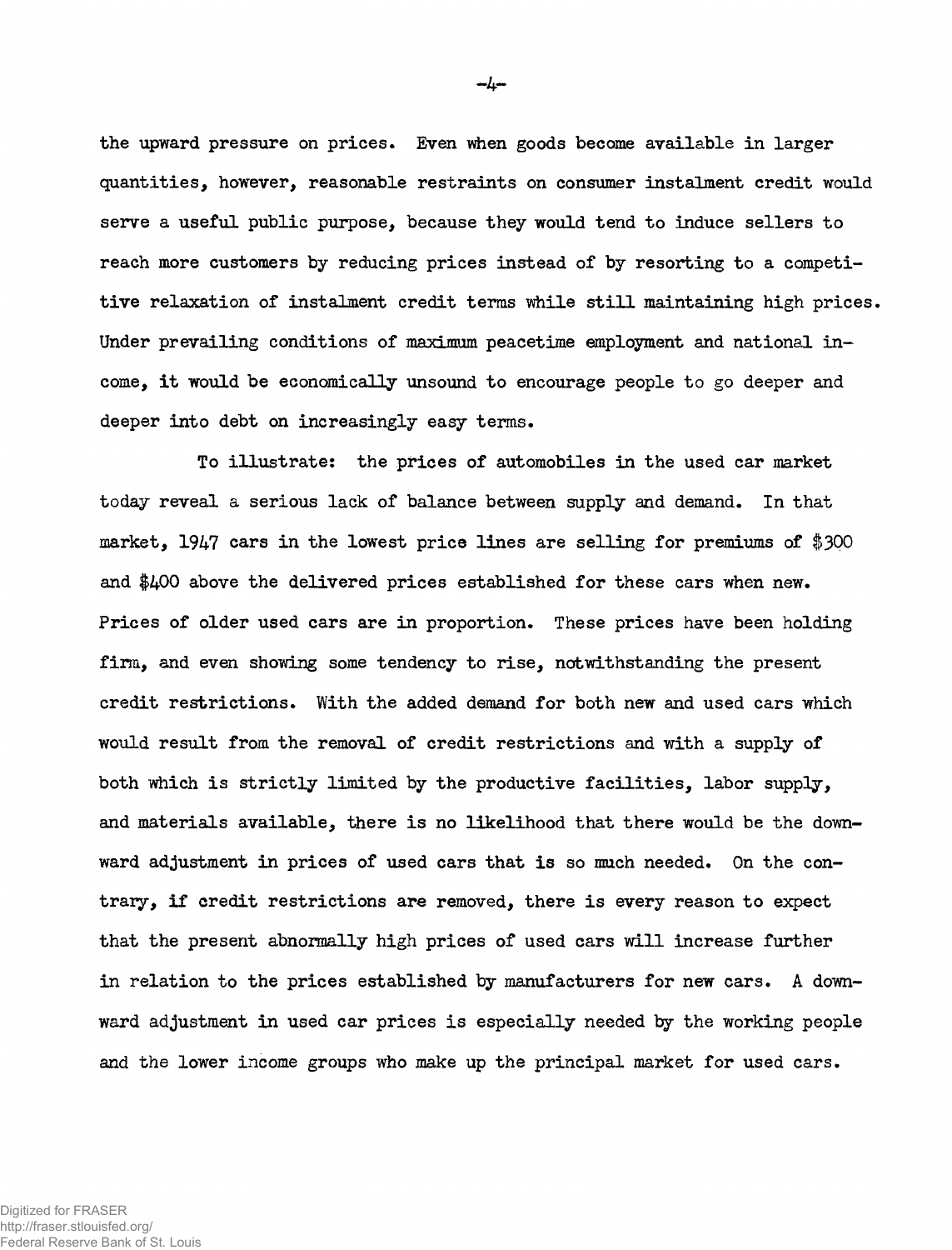Notwithstanding continued shortages of goods, particularly durable goods, and notwithstanding regulation of consumer credit, instalment credit expanded during the past 12 months by more than 2 billion dollars. The economic effect of adding borrowed dollars to current income, together with the unprecedentedly large volume of savings in the hands of the public generally, can only be to prolong the period of inflated prices. The premature relaxation of restraints, or their complete removal, would make no more goods available. It would only help to hold prices high in the marketplace.

With existing shortages in consumers' durable goods and the restraint of Regulation  $W$ , the volume of consumer instalment credit has not reached a point where it could be considered excessive as viewed in relation to the level of national income and production. The restraint is now imposed because of other current factors such as the high individual incomes and the large cash resources which consumers widely possess as related to the supplies of consumers' durable goods available. Were goods available in larger volume and were many consumers able to finance their purchases on easier credit terms, there is little question but that the volume of consumer instalment credit would be much higher. As an indication of the potentialities, sales of consumers' durable goods in 1946 were nearly twice the dollar volume of such sales in 1940 but the volume of instalment sales credit extended in 1946 was less than three-fourths of the instalment sales credit extended in  $1940$ . Thus with the elimination of restraint and the larger supplies of goods that are becoming available, consumer instalment credit could increase rapidly in absolute volume and in relation to national income.

- **4** -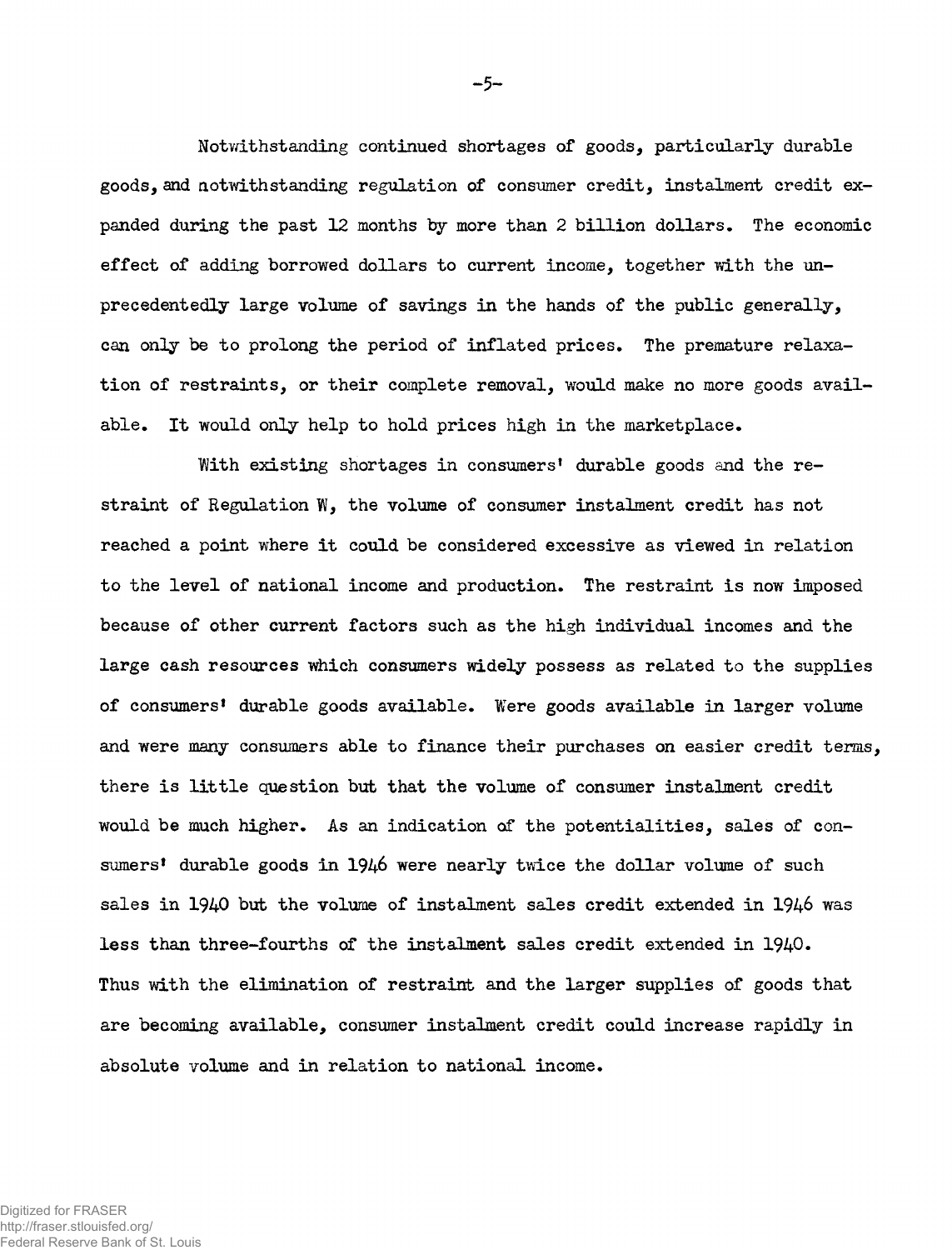The need for regulation is not merely a temporary one. Experience has shown that the excessive expansion and subsequent contraction of consumer instalment credit contributes substantially to the rise and fall of production and employment. Its role in instability is increasing with the growing importance of consumers' durable goods in the economy. It is recognized that the development of this type of credit has gone hand in hand with and facilitated the unparalleled industrial development of the nation. Yet, it is equally significant that when competition takes the form of relaxing credit terms and is carried to extremes, it is a symptom and cause of economic unsoundness. Millions of people are encouraged to overpledge future income. This inevitably entails instability, because the excessive credit extended during a business boom accentuates the boom and has to be liquidated out of current income on the downswing, which accentuates depression. The fact that current income has to be used to pay off excessive instalment debt created during the business boom necessarily diverts that income from the channels of consumer expenditures in the depression, especially in the important sector of consumers' durable goods.

Voluntary efforts made by foresighted retailers, sales finance companies, banks, and other lenders to prevent down payments from becoming excessively small and repayment periods from becoming over-extended in times of credit expansion are ineffective because of the aggressive competition of those who will not voluntarily cooperate in this objective.

The present trend of expansion in consumer instalment debt needs to be carefully watched and restrained so that the country shall not repeat the pattern of inducing American families to go heavily into debt on too easy terms, particularly for high-priced goods many of which are not only

- **4** -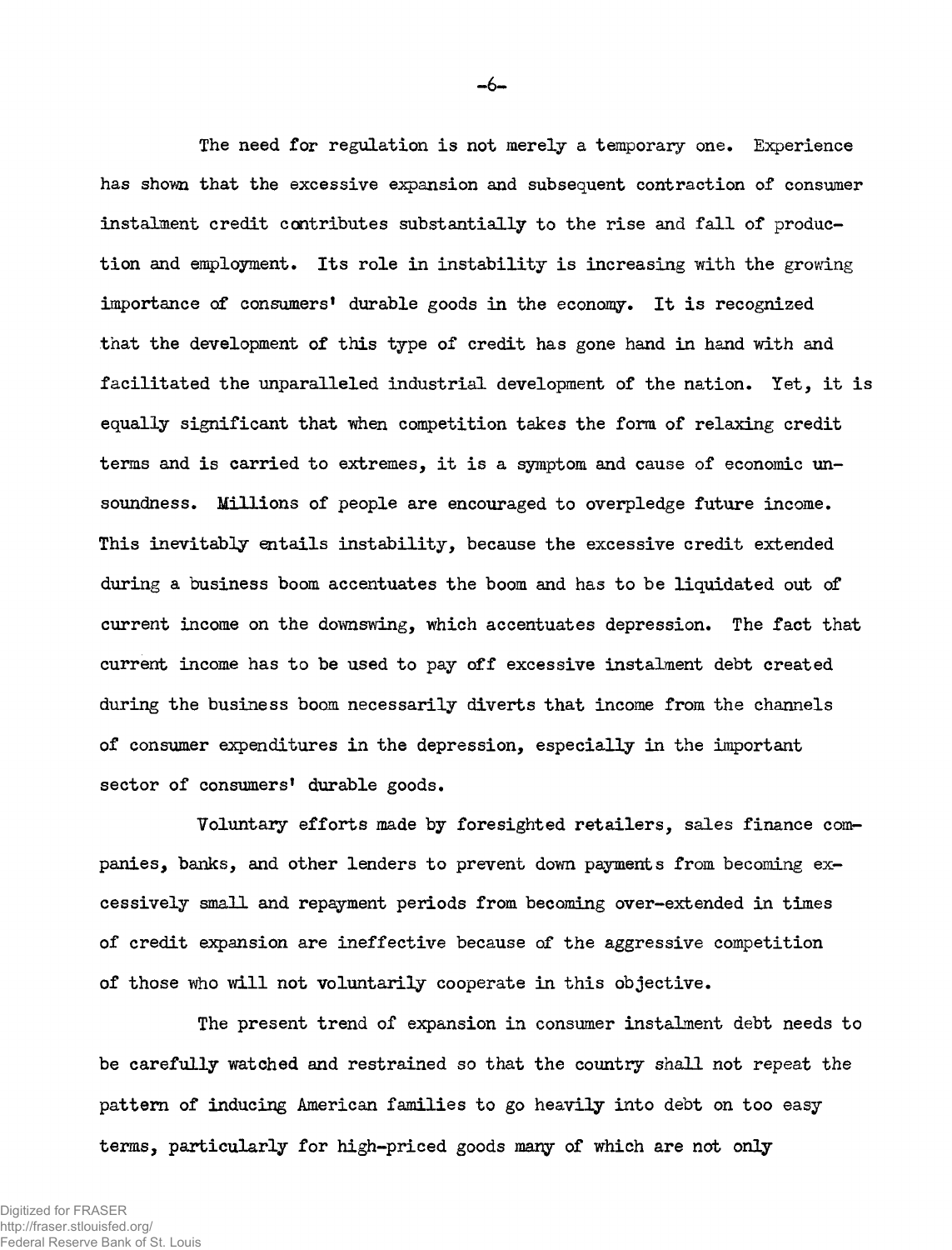high-priced but of inferior quality. The decline that would be bound to follow would be felt not only in the durable goods industries but throughout the economy. Continued restraints as proposed in the legislation would help to prevent a repetition of such an unsound sequence of events.

The Board feels that this type of regulation, which is of a selective character, serves a useful purpose which cannot be reached by the exercise of any powers over bank credit in general. The regulation is needed, therefore, as a supplement to general credit control powers. As the Board pointed out in its 1945 Annual Report to Congress, however, overall restraints to the sources of bank credit have, under existing conditions, lost much of their effectiveness. For this reason it is all the more important for Congress to consider whether a selective control such as proposed would, as the Board believes, reduce economic instability and thus help to provide conditions more favorable to the maintenance of our private enterprise system.

The case for permanent legislation seems to the Board to be very strong. At the same time, we recognize that Congress may not feel that there is time enough, at the present session, to give adequate consideration to a permanent measure. For this reason, and because it now appears that there is great need for restraint during the coming year, we suggest that the Committee give consideration to the adoption of a Joint Resolution providing that consumer credit controls should continue under the existing Executive Order until a specified date, such as July 31, 1948, and then be automatically terminated. If the regulation were continued on this basis, the Board would be in position to modify or remove the present restrictions in the event such action should be warranted by a change in economic conditions at any